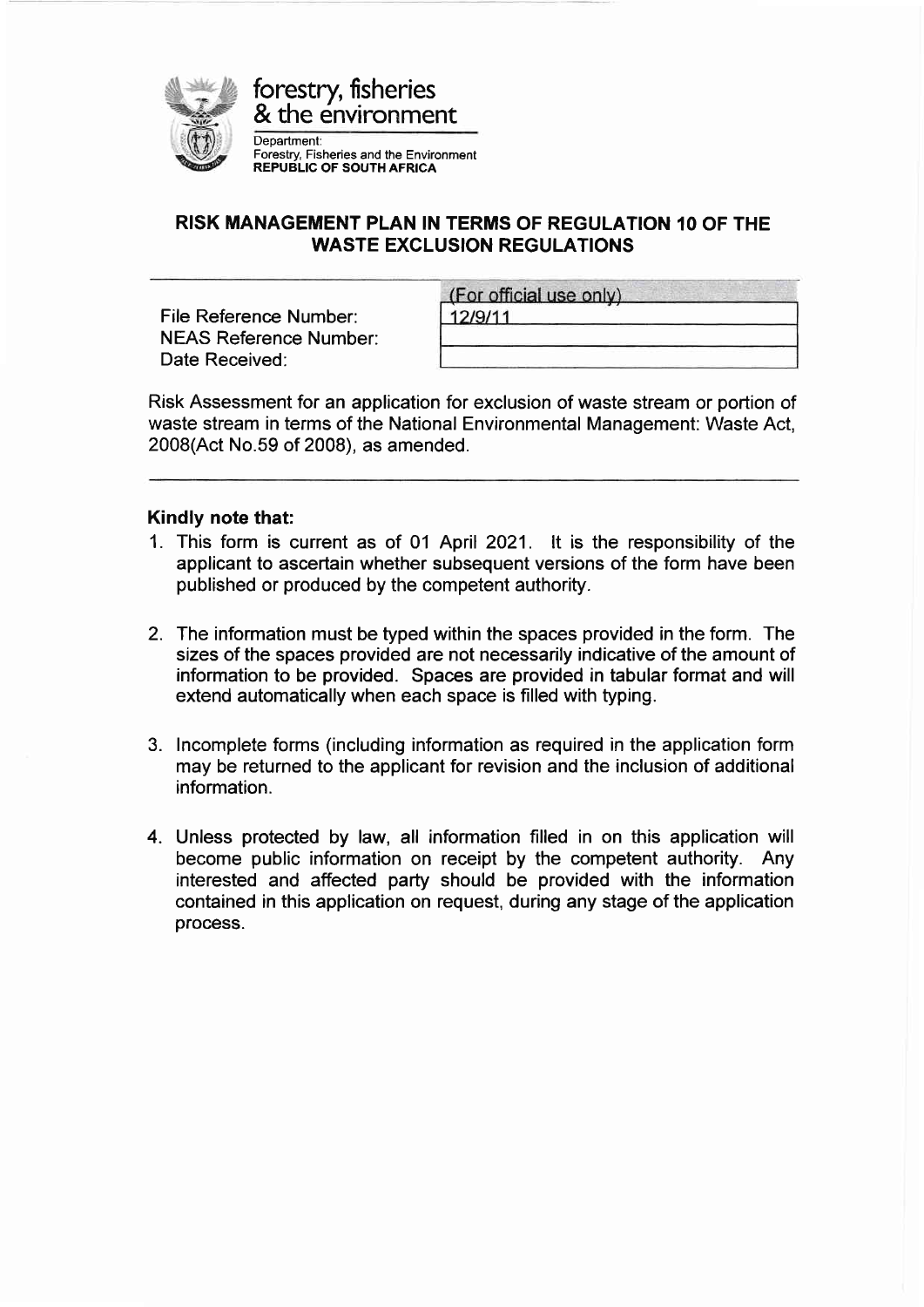| <b>BACKGROUND INFORMATION</b> |                                                       |
|-------------------------------|-------------------------------------------------------|
| <b>APPLICANT</b>              | SA Steel Mills (Pty) Ltd                              |
| <b>CONTACT PERSON</b>         |                                                       |
| <b>NAME</b>                   | <b>Ms Fatima Rawjee</b>                               |
| <b>ADDRESS</b>                | Old Kookfontein Farm, Main Kookfontein Road, Meyerton |
| <b>E-MAIL ADDRESS</b>         | fatima@sasteelmill.co.za                              |
| <b>TELEPHONE</b>              | 016 362 6045                                          |
| <b>CELL PHONE</b>             | 072 667 8508                                          |

| <b>WASTE FACILITIY OR FACILITIES</b>                                                                        |                                                                                                                                                                |                 |                                                                                                                                             |            |                  |        |
|-------------------------------------------------------------------------------------------------------------|----------------------------------------------------------------------------------------------------------------------------------------------------------------|-----------------|---------------------------------------------------------------------------------------------------------------------------------------------|------------|------------------|--------|
|                                                                                                             | By-products/ wastes generated from the secondary steel making<br>processes at the steel plant located at Portions 75 and 76 of the Farm<br>Kookfontein 545 IQ. |                 |                                                                                                                                             |            |                  |        |
| <b>SOURCE (S) OF WASTE</b>                                                                                  |                                                                                                                                                                |                 | Oil is burned to power the reheating furnaces. The used oil will be<br>re-refined/processed for re-use.                                     |            |                  |        |
| <b>WASTE TO BE BENEFICIATED</b>                                                                             | Used oil                                                                                                                                                       |                 |                                                                                                                                             |            |                  |        |
| <b>GPS CO-ORDINATES AT</b><br><b>CORNERS OF WASTE</b><br><b>GENERATING FACILITY OR</b><br><b>FACILITIES</b> |                                                                                                                                                                | <b>LATITUDE</b> |                                                                                                                                             |            | <b>LONGITUDE</b> |        |
| 1                                                                                                           | $26^{\circ}$                                                                                                                                                   | $34^{\circ}$    | 15.38"                                                                                                                                      | $27^\circ$ | 59 <sup>°</sup>  | 16.92" |
| 2                                                                                                           | $26^\circ$                                                                                                                                                     | 33 <sup>1</sup> | 52.01"                                                                                                                                      | $27^\circ$ | 59 <sup>°</sup>  | 36.00" |
| 3                                                                                                           | 26°                                                                                                                                                            | 34 <sup>′</sup> | $03.52$ "                                                                                                                                   | $27^\circ$ | 59 <sup>°</sup>  | 49.65" |
| 4                                                                                                           | $26^\circ$                                                                                                                                                     | 34 <sup>′</sup> | 15.23"                                                                                                                                      | $27^\circ$ | 59 <sup>°</sup>  | 54.56" |
| 5                                                                                                           | $26^\circ$                                                                                                                                                     | 34 <sup>′</sup> | 23.20"                                                                                                                                      | $27^\circ$ | 59 <sup>°</sup>  | 53.10" |
| 6                                                                                                           | $26^\circ$                                                                                                                                                     | 34 <sup>′</sup> | 23.15"                                                                                                                                      | 27°        | 59 <sup>'</sup>  | 47.45" |
| 7                                                                                                           | 26°                                                                                                                                                            | 34 <sup>1</sup> | $18.31$ "                                                                                                                                   | $27^\circ$ | 59 <sup>°</sup>  | 36.39" |
| 8                                                                                                           | $26^\circ$                                                                                                                                                     | 34 <sup>t</sup> | 19.72"                                                                                                                                      | $27^\circ$ | $59^\circ$       | 26.68" |
| 9                                                                                                           | $26^\circ$                                                                                                                                                     | 34 <sup>°</sup> | 18.10"                                                                                                                                      | $27^\circ$ | 59 <sup>°</sup>  | 20.93" |
| <b>BENEFICIAL USE/S</b>                                                                                     |                                                                                                                                                                |                 | Used Oil: Re-refined into lubricants, processed into fuel oils, and<br>used as raw materials for the refining and petrochemical industries. |            |                  |        |

| <b>WASTE GENERATING PROCESS</b>  |                  |                |  |
|----------------------------------|------------------|----------------|--|
| <b>MSDS ATTACHED IF</b>          | <b>YES</b>       | <b>NO</b>      |  |
| <b>HAZARDOUS</b>                 |                  |                |  |
| <b>WASTE GENERATING FACILITY</b> | <b>HAZARDOUS</b> | <b>GENERAL</b> |  |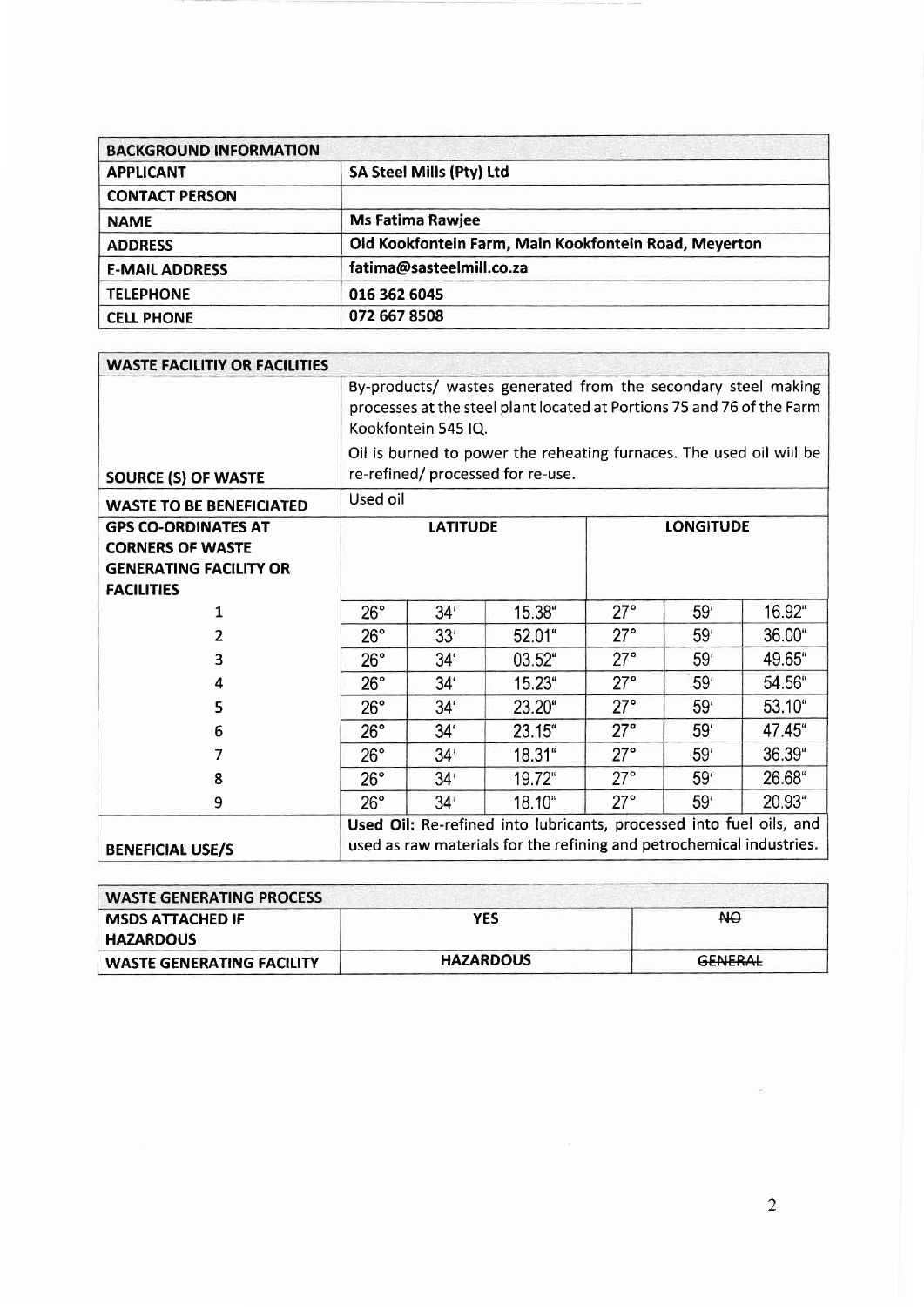## RISK MANAGEMENT PLAN

| <b>Activity</b>                                                                                                                                                                  | <b>Risk Description</b>                                                                                                    | Action(s) to minimise/ manage the risk                                                                                                                                                                                                                                                                                                                                                                                                                                                                                                                                                                                                                                                                                                        | <b>Responsibility (Who is responsible to</b><br>carry out the action)       |
|----------------------------------------------------------------------------------------------------------------------------------------------------------------------------------|----------------------------------------------------------------------------------------------------------------------------|-----------------------------------------------------------------------------------------------------------------------------------------------------------------------------------------------------------------------------------------------------------------------------------------------------------------------------------------------------------------------------------------------------------------------------------------------------------------------------------------------------------------------------------------------------------------------------------------------------------------------------------------------------------------------------------------------------------------------------------------------|-----------------------------------------------------------------------------|
| Steel making processes including, but not<br>limited to:<br>Steel scrap delivery and sorting.<br>Melting of the steel scrap in the<br>furnaces.<br>Casting of the steel billets. | The processes and associated activities<br>(vehicle movement) are noisy and could<br>impact on the surrounding properties. | The proponent must implement a line<br>of communication where complaints<br>could be lodged/registered, and all<br>received<br>complaints<br>must<br>be<br>as expeditiously<br>addressed<br>as<br>possible.                                                                                                                                                                                                                                                                                                                                                                                                                                                                                                                                   | SASM (SA Steel Mills) Management<br><b>SHEQ Officer</b>                     |
| Reheating the billets (when needed).<br>Rolling the billets to form end<br>products; and<br>Sorting and dispatching the end<br>products.                                         | The processes involve many health and<br>safety risks and hazards to the workers<br>and employees at the plant.            | Noise zones must be identified and<br>clearly marked.<br>All employees and visitors entering<br>the site must be provided suitable<br>hearing protection which must be<br>worn continuously whilst in the noise<br>zones.<br>All SHEQ requirements must be<br>considered and adhered to by all<br>employees and contractors at all<br>times.<br>Borehole water must not be used for<br>water consumption.<br>emergency plan must be<br>An<br>$\bullet$<br>implemented which:<br>Addresses<br>all<br>possible<br>$\circ$<br>emergency situations that could<br>arise at the plant.<br>Includes relevant training of staff<br>e.g., firefighting and first aid<br>training.<br>Establishes evacuation plans<br>that are clearly communicated to | SASM Management<br><b>SHEQ Officer</b><br>Trained emergency team/ personnel |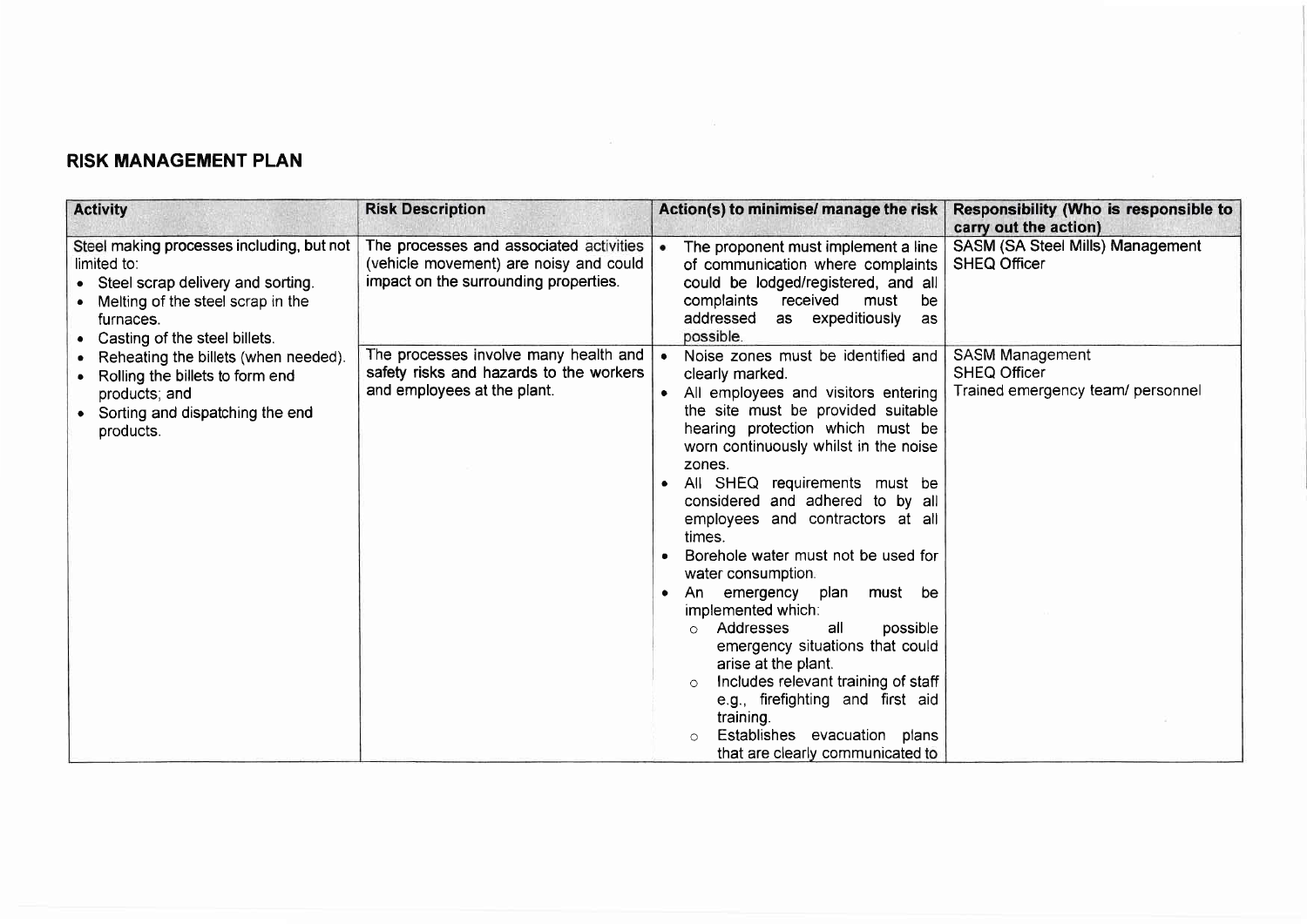| <b>Activity</b>                                                                                                                                                                                                                                | <b>Risk Description</b>                                                                                                                                              | Action(s) to minimise/ manage the risk                                                                                                                                                                                                                                                                                                                                                                                                                                                                        | Responsibility (Who is responsible to<br>carry out the action)                                     |
|------------------------------------------------------------------------------------------------------------------------------------------------------------------------------------------------------------------------------------------------|----------------------------------------------------------------------------------------------------------------------------------------------------------------------|---------------------------------------------------------------------------------------------------------------------------------------------------------------------------------------------------------------------------------------------------------------------------------------------------------------------------------------------------------------------------------------------------------------------------------------------------------------------------------------------------------------|----------------------------------------------------------------------------------------------------|
|                                                                                                                                                                                                                                                |                                                                                                                                                                      | all staff members and visualised<br>across the plant.<br>Establishes drills that must be<br>$\circ$<br>conducted regularly and properly<br>recorded.<br>Is reviewed<br>annually<br>and<br>$\circ$<br>amended<br>updated/<br>where<br>required.<br>All hazardous substances used in the<br>processes undertaken or generated<br>from the processes on the site must<br>be properly stored and handled as per<br>the Material Safety Data Sheets<br>(MSDS). Hard copies of which must<br>be maintained on site. |                                                                                                    |
| Storage of steel scrap                                                                                                                                                                                                                         | The improper storage of steel scrap could<br>result in stormwater pollution and<br>subsequently pollution of natural water<br>resources or municipal systems as well | • A Waste Management Plan (WMP)<br>must be established that includes:<br>monitoring system that<br>A,<br>O.<br>effectively monitors and records                                                                                                                                                                                                                                                                                                                                                               | <b>SASM Management</b><br><b>SHEQ Officer</b><br>Cleaning and<br>maintenance<br>team/<br>personnel |
| as soil pollution.<br>Storage of waste/ by-products<br>The improper storage of waste/ by-<br>products generated from the processes<br>could result in the pollution of natural<br>resources including soil, surface water<br>and ground water. |                                                                                                                                                                      | all scrap steel delivered to site<br>and all by-products and wastes<br>removed from the site.                                                                                                                                                                                                                                                                                                                                                                                                                 |                                                                                                    |
|                                                                                                                                                                                                                                                | Staff training to ensure that all<br>O.<br>staff members are aware of the<br>proper waste handling and<br>storage procedures.                                        |                                                                                                                                                                                                                                                                                                                                                                                                                                                                                                               |                                                                                                    |
|                                                                                                                                                                                                                                                | Waste handling and storage<br>O<br>measures applicable to each<br>waste type and as per the<br>MSDS's where relevant.                                                |                                                                                                                                                                                                                                                                                                                                                                                                                                                                                                               |                                                                                                    |
|                                                                                                                                                                                                                                                |                                                                                                                                                                      | Inspection and<br>maintenance<br>O<br>measures.                                                                                                                                                                                                                                                                                                                                                                                                                                                               |                                                                                                    |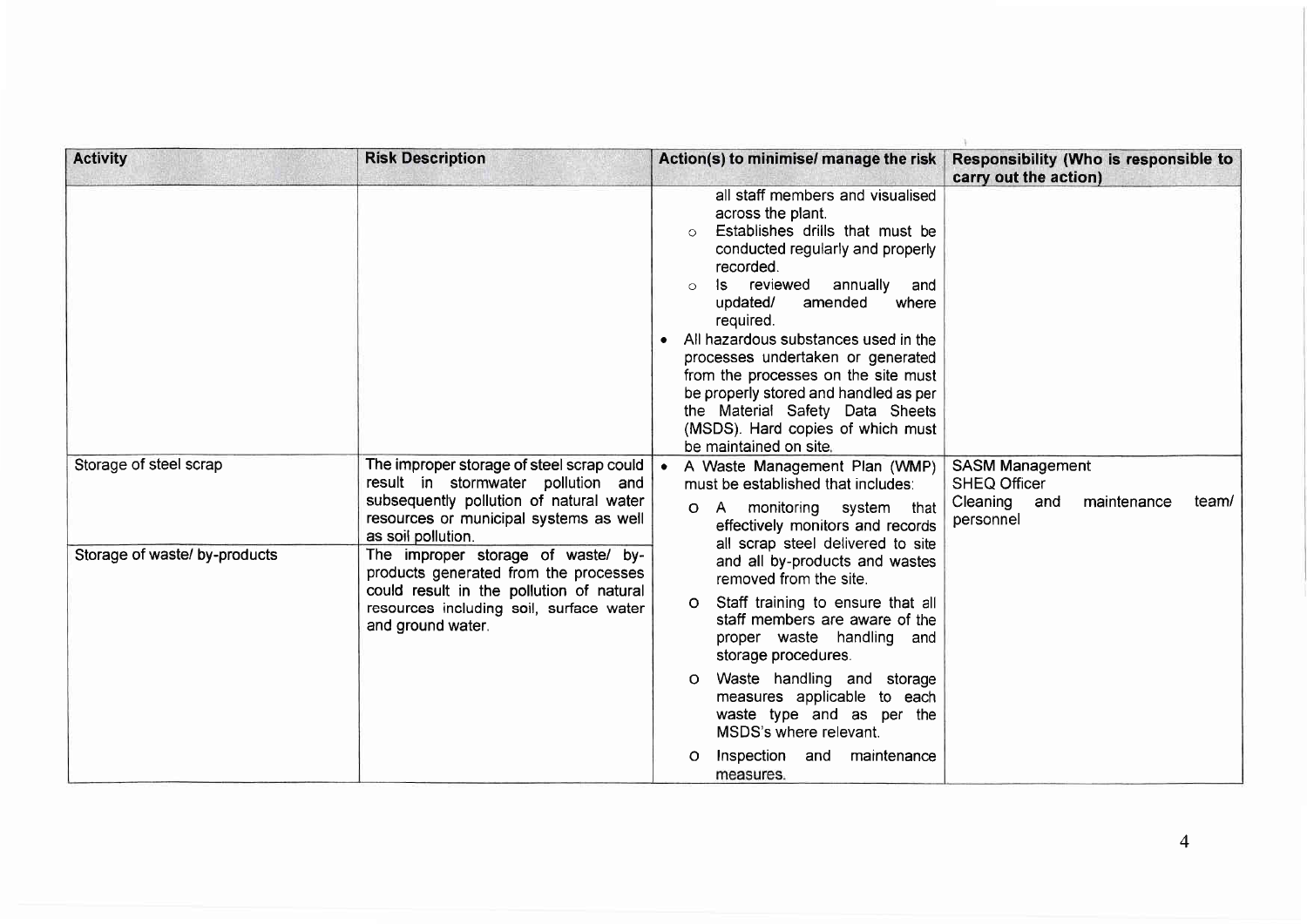| <b>Activity</b> | <b>Risk Description</b> |                                                                                                                                                                                                                                                                                                                                                                                                                                                                                                                                                                                                                                                                                                                                                                                                                                                                                                                                                                                                                 | Action(s) to minimise/ manage the risk   Responsibility (Who is responsible to<br>carry out the action) |
|-----------------|-------------------------|-----------------------------------------------------------------------------------------------------------------------------------------------------------------------------------------------------------------------------------------------------------------------------------------------------------------------------------------------------------------------------------------------------------------------------------------------------------------------------------------------------------------------------------------------------------------------------------------------------------------------------------------------------------------------------------------------------------------------------------------------------------------------------------------------------------------------------------------------------------------------------------------------------------------------------------------------------------------------------------------------------------------|---------------------------------------------------------------------------------------------------------|
|                 |                         | • No waste/ by-products must be stored<br>on bare ground.<br>• The areas for both the scrap metal<br>storage and the waste storage must<br>be constructed with a concrete<br>surface bed or other approved<br><b>This</b><br>material<br>materials.<br><b>as</b><br>create<br>constructed<br>must<br>an<br>impervious surface to prevent the<br>penetration of the surface water into<br>the sub surface ground water.<br>• The waste storage area must be<br>covered.<br>• The scrap and waste storage areas<br>must be protected by means of a<br>300mm minimum height bund wall.<br>The entrance to these areas must not<br>be on the low side of the site and<br>should be positioned so as not to<br>allow the ingress or egress of<br>stormwater runoff from the storage<br>areas.<br>• Sufficient and appropriate containers<br>must be provided according to the<br>waste type and quantities.<br>• Waste must not be allowed to exceed<br>the capacity of the storage containers<br>and storage areas. |                                                                                                         |
|                 |                         | • Waste must be placed separately in<br>designated<br>and clearly marked<br>containers.                                                                                                                                                                                                                                                                                                                                                                                                                                                                                                                                                                                                                                                                                                                                                                                                                                                                                                                         |                                                                                                         |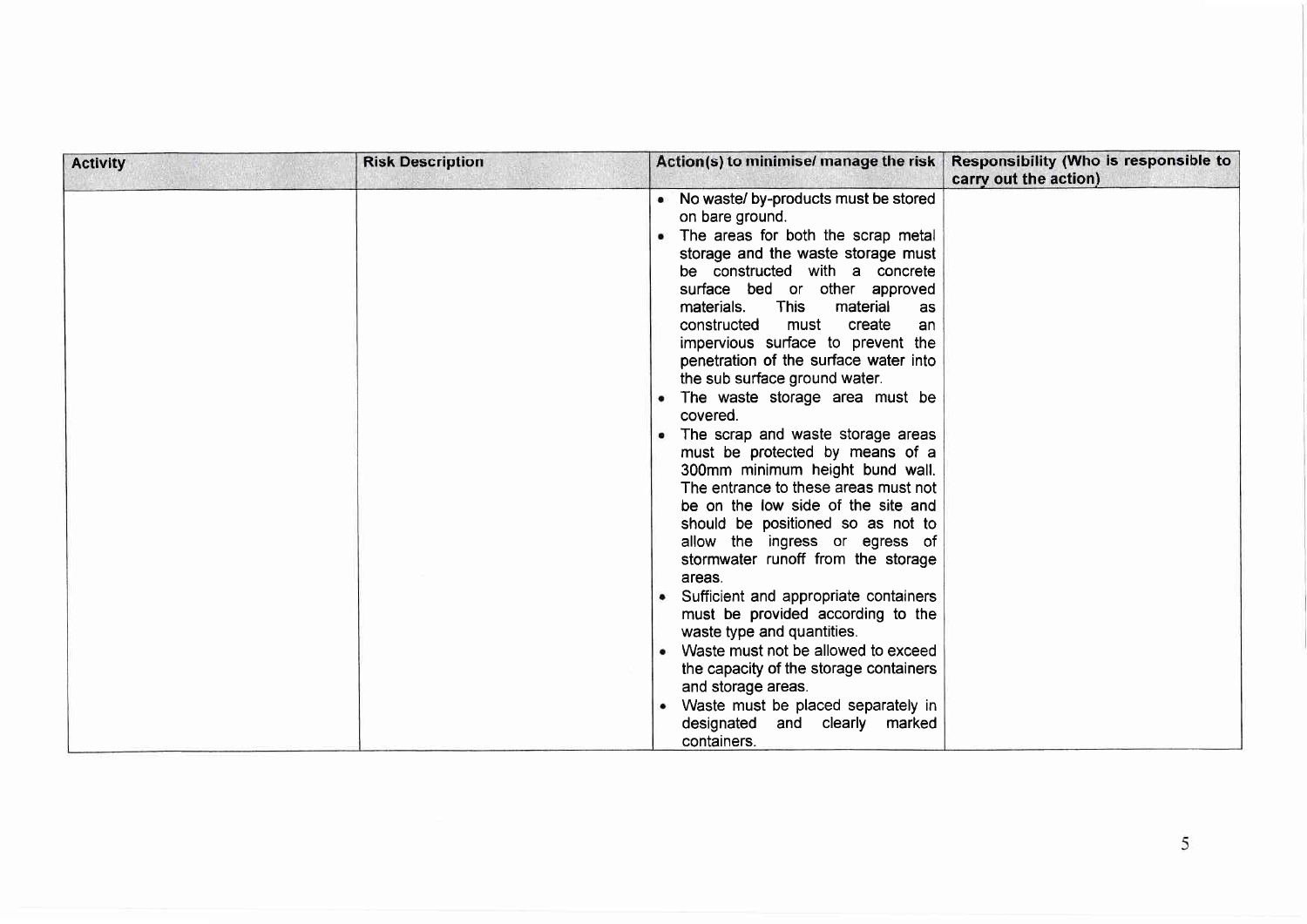| <b>Activity</b>                                             | <b>Risk Description</b>                                                                                                                                                                            | Action(s) to minimise/ manage the risk                                                                                                                                                                                                                                                                                                                                                                                                                                                                                                                                                                                                                                                                                                                                                                                                                                       | Responsibility (Who is responsible to<br>carry out the action)                                        |
|-------------------------------------------------------------|----------------------------------------------------------------------------------------------------------------------------------------------------------------------------------------------------|------------------------------------------------------------------------------------------------------------------------------------------------------------------------------------------------------------------------------------------------------------------------------------------------------------------------------------------------------------------------------------------------------------------------------------------------------------------------------------------------------------------------------------------------------------------------------------------------------------------------------------------------------------------------------------------------------------------------------------------------------------------------------------------------------------------------------------------------------------------------------|-------------------------------------------------------------------------------------------------------|
|                                                             |                                                                                                                                                                                                    | . The storage areas must be well<br>ventilated and easily accessible to<br>waste removal vehicles.<br>• By-products too large to be stored in<br>containers e.g., Randoms and<br>Misrolls must be stored in a structured<br>manner on a concreted and covered<br>area.<br>• The waste storage area should be<br>cleaned out at least weekly but should<br>not be allowed to go uncleared for<br>longer than a month.<br>• Areas around the storage areas must<br>be maintained so that they are clean,<br>neat and in good sanitary condition at<br>all times.<br>• Stormwater that has collected inside<br>the bund wall must be removed to the<br>sewer system after each rain event.<br>• The paved roadways around the<br>scrap metal storage and the waste<br>storage areas must be shaped and<br>graded so that surface stormwater<br>does not enter into these areas. |                                                                                                       |
| Disposal or removal of waste/ by-<br>products from the site | The improper disposal or removal of<br>waste/ by-products generated from the<br>processes could result in the pollution of<br>natural resources including soil, surface<br>water and ground water. | • No waste may be dumped, buried or<br>burned on the property.<br>• All waste for final disposal must be<br>by a licensed waste<br>removed<br>contractor and disposed of at an<br>authorized permitted waste/landfill<br>site.<br>• Certificates of safe disposal must be<br>issued by the waste contractor to the                                                                                                                                                                                                                                                                                                                                                                                                                                                                                                                                                           | <b>SASM Management</b><br><b>SHEQ Officer</b><br>Cleaning<br>maintenance<br>team/<br>and<br>personnel |

 $\sim 10^{-10}$  km s  $^{-1}$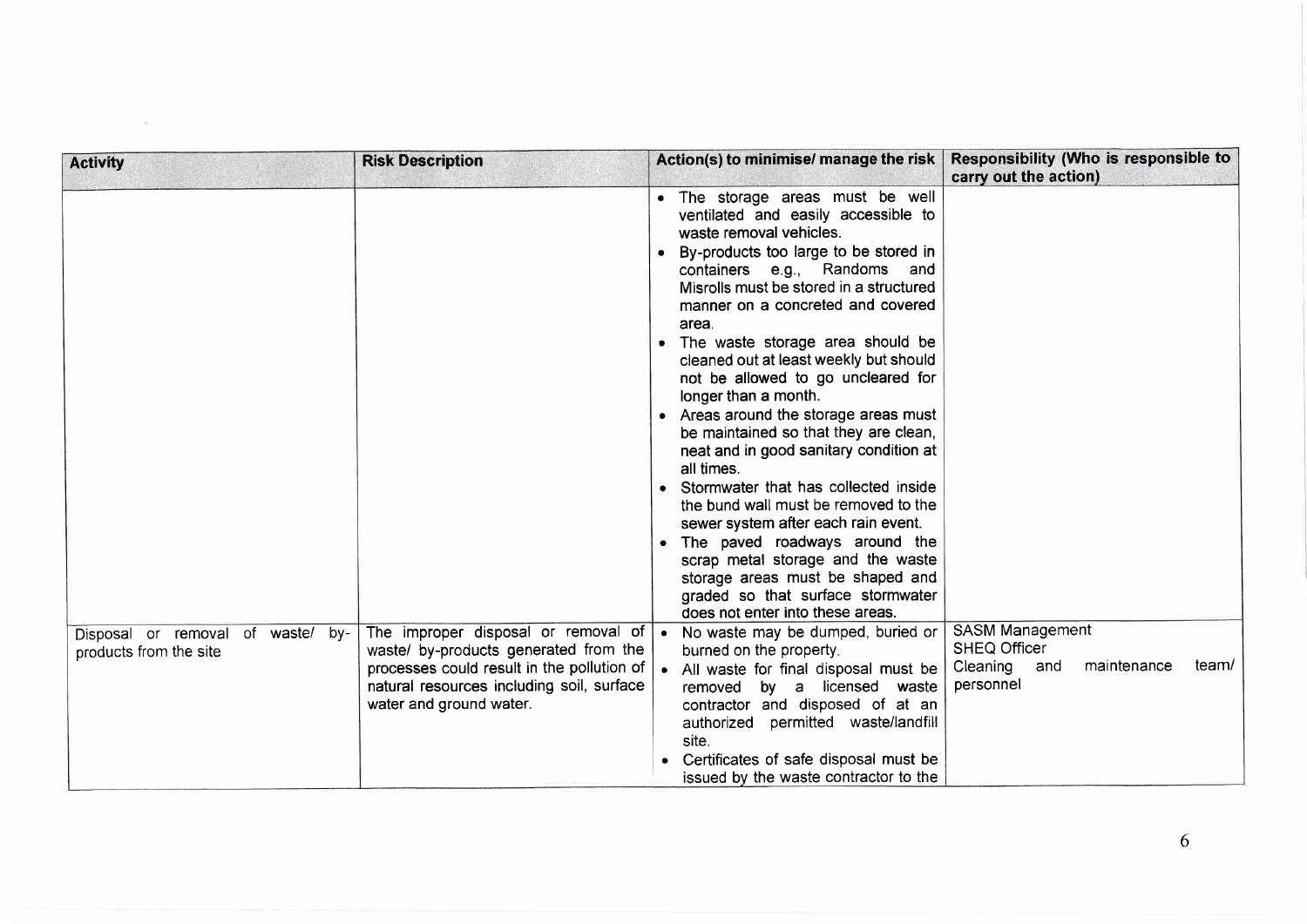| <b>Activity</b>                                      | <b>Risk Description</b>                                                                                                           | Action(s) to minimise/ manage the risk                                                                                                                                                                                                                                                                                                                                                                                                                                                                                                                                                                                                                                                                                                          | Responsibility (Who is responsible to<br>carry out the action) |
|------------------------------------------------------|-----------------------------------------------------------------------------------------------------------------------------------|-------------------------------------------------------------------------------------------------------------------------------------------------------------------------------------------------------------------------------------------------------------------------------------------------------------------------------------------------------------------------------------------------------------------------------------------------------------------------------------------------------------------------------------------------------------------------------------------------------------------------------------------------------------------------------------------------------------------------------------------------|----------------------------------------------------------------|
|                                                      |                                                                                                                                   | proponent and records maintained on<br>the site.<br>• Waste must be collected by the waste<br>contractor using the appropriate<br>equipment.<br>• Waste must be removed in suitable<br>sealed and covered containers and<br>securely transported to the waste<br>disposal facility/ landfill site.<br>• To minimize uncontrolled dumping of<br>Hazardous Wastes, consignors and<br>transporters must comply with the<br>SABS Codes of Practice on<br>Transportation of Dangerous Goods<br>National<br>and<br>Roads<br>Traffic<br>Regulations - Dangerous Goods<br>Regulations (Chapter 8). Materials<br>offered for transport must be honestly<br>described, suitably contained and<br>labeled by the employees of SA Steel<br>Mills (Pty) Ltd. |                                                                |
| Use of groundwater for the processes in<br>the plant | The depletion of natural<br>resources<br>through the unauthorized<br>use of<br>groundwater and the risk of sinkhole<br>formation. | • Should any borehole on site be used<br>it must be registered with the<br>Department of Water and Sanitation<br>(DWS).<br>• Should the amount of water to be<br>abstracted exceed the allowance in<br>the latest General Authorisation (GA)/<br>latest update to the GA/ extension to<br>the latest GA in terms of the taking<br>and storing of water and in terms of<br>the National Water Act 1998 (Act No.<br>36 of 1998), then the relevant process                                                                                                                                                                                                                                                                                        | SASM Management<br><b>SHEQ Officer</b>                         |

 $\mathcal{A}=\mathcal{A}$  , and  $\mathcal{A}=\mathcal{A}$  , and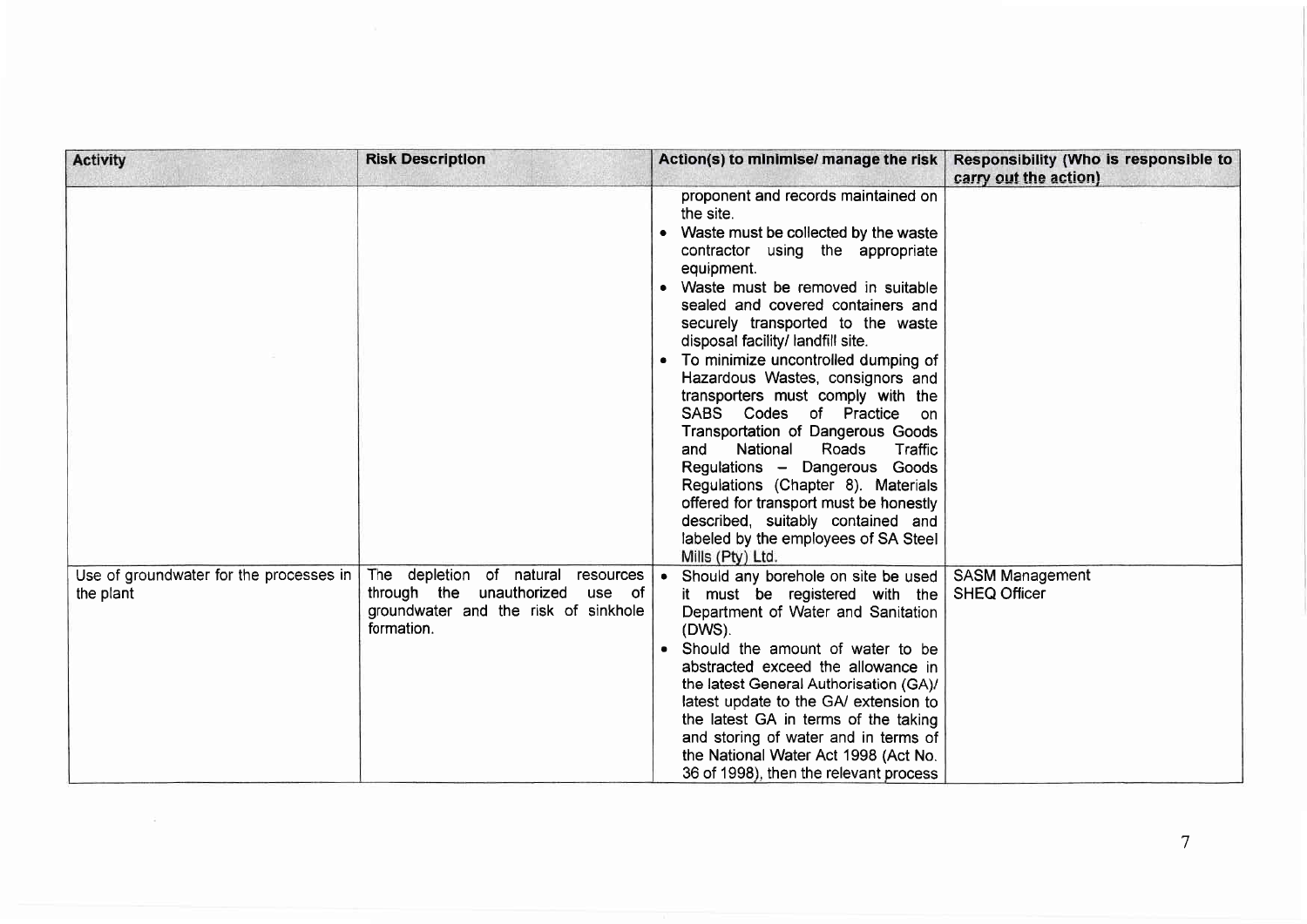| <b>Activity</b>                                                            | <b>Risk Description</b>                                                                                           | Action(s) to minimise/ manage the risk                                                                                                                                                                                                                                                                                                                                                                                                                                                                                                                                                                                                                                                                                                                                                                                            | Responsibility (Who is responsible to<br>carry out the action) |
|----------------------------------------------------------------------------|-------------------------------------------------------------------------------------------------------------------|-----------------------------------------------------------------------------------------------------------------------------------------------------------------------------------------------------------------------------------------------------------------------------------------------------------------------------------------------------------------------------------------------------------------------------------------------------------------------------------------------------------------------------------------------------------------------------------------------------------------------------------------------------------------------------------------------------------------------------------------------------------------------------------------------------------------------------------|----------------------------------------------------------------|
|                                                                            |                                                                                                                   | must be followed to obtain the<br>necessary Water Use License (WUL)<br>from the DWS.<br>• If a WUL is required and subsequently<br>obtained, then all conditions of the<br>WUL must be adhered to.<br>. The landowner/ proponent must<br>ensure that the water is used<br>responsibly and that drawdown of the<br>water table does not result due to<br>water usage. Excessive drawdown<br>could result in sinkholes<br>or<br>subsidences developing.<br>• It is recommended that the existing<br>boreholes on the property be tested<br>by a geohydrologist with a view to<br>establishing the safe pumping rates<br>that may be employed.<br>• Drawdown of the water table should<br>be limited to 3m below the historic<br>ground water level.<br>• If boreholes are not to be used, then<br>pumps must be removed and sealed. |                                                                |
| Storage and handling of fuel, hazardous<br>substances and hazardous waste. | Improper management relating to the use<br>of hazardous substances/ hazardous<br>waste could result in pollution. | • The transport, handling and storage of<br>hazardous substances must comply<br>with all the provisions of the<br>Hazardous Substances Act, 1973 (Act<br>15 of 1973), associated<br>No.<br>regulations as well as SANS 10228<br>and SANS 10089 codes.<br>The migration of leachate or spillage<br>into the ground and groundwater<br>regime around all storage areas must                                                                                                                                                                                                                                                                                                                                                                                                                                                         | <b>SASM Management</b><br><b>SHEQ Officer</b>                  |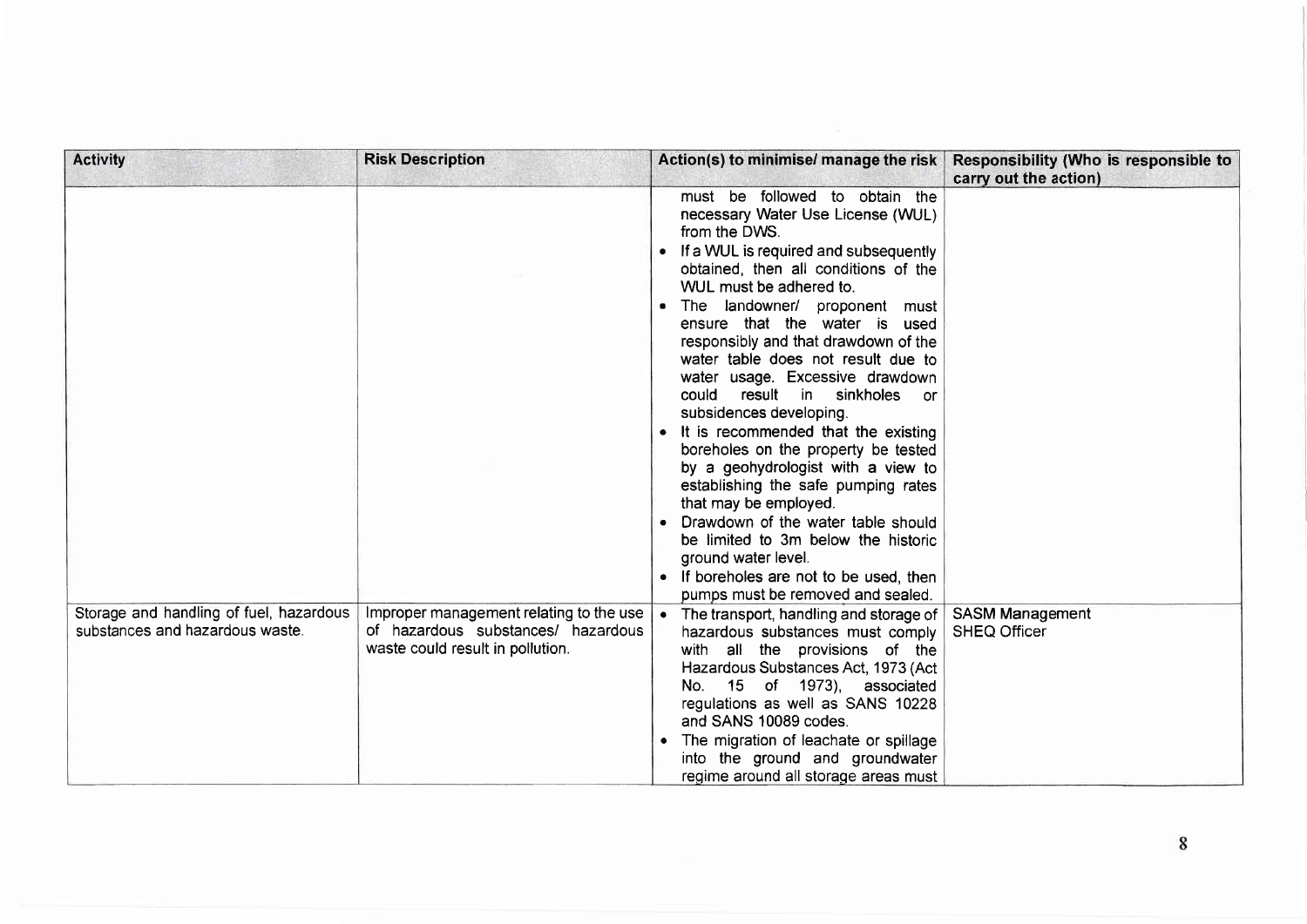| <b>Activity</b> | <b>Risk Description</b> | Action(s) to minimise/ manage the risk                                                                                                                                                                                                                                                                                                                                                                                                                                                                                                                                                                                                                                                                                                                                                                                                                                                                                                                                                                                                                                                                                                                                                                                                                                                                 | Responsibility (Who is responsible to<br>carry out the action) |
|-----------------|-------------------------|--------------------------------------------------------------------------------------------------------------------------------------------------------------------------------------------------------------------------------------------------------------------------------------------------------------------------------------------------------------------------------------------------------------------------------------------------------------------------------------------------------------------------------------------------------------------------------------------------------------------------------------------------------------------------------------------------------------------------------------------------------------------------------------------------------------------------------------------------------------------------------------------------------------------------------------------------------------------------------------------------------------------------------------------------------------------------------------------------------------------------------------------------------------------------------------------------------------------------------------------------------------------------------------------------------|----------------------------------------------------------------|
|                 |                         | be prevented. The storage areas for<br>substances<br>hazardous<br>and<br>hazardous waste therefore requires<br>roofing, an adequate bunding and a<br>firm waterproof base that is protected<br>from the ingress of storm water from<br>the surrounding areas. It must also<br>have an effective drainage system to<br>a waterproof spillage collection area,<br>where any spillage can be recovered<br>or suitably treated. This area must be<br>clearly demarcated and should not be<br>accessible to unauthorized persons.<br>All hazardous waste must be stored in<br>clearly marked and appropriately<br>sealed containers (preferably the<br>containers the material was supplied<br>$in$ ).<br>• Hazardous waste must be controlled<br>so that they are not stored on site for<br>90 days or more before sending it to<br>an applicable site for disposal. The<br>following are the minimum quantities<br>of waste not allowed to be stored on<br>site for 90 days or more:<br>Hazard Rating $1 = 10$ kgs<br>$\circ$<br>Hazard Rating $2 = 100$ kgs<br>$\circ$<br>$\circ$ Hazard Rating 3 = 1000 kgs<br>• Hazard Rating $4 = 10000$ kgs<br>No hazardous wastes such as empty<br>containers, cleaning materials, etc.<br>are to be left around the site. All<br>hazardous waste must be correctly |                                                                |

 $\alpha$  and  $\alpha$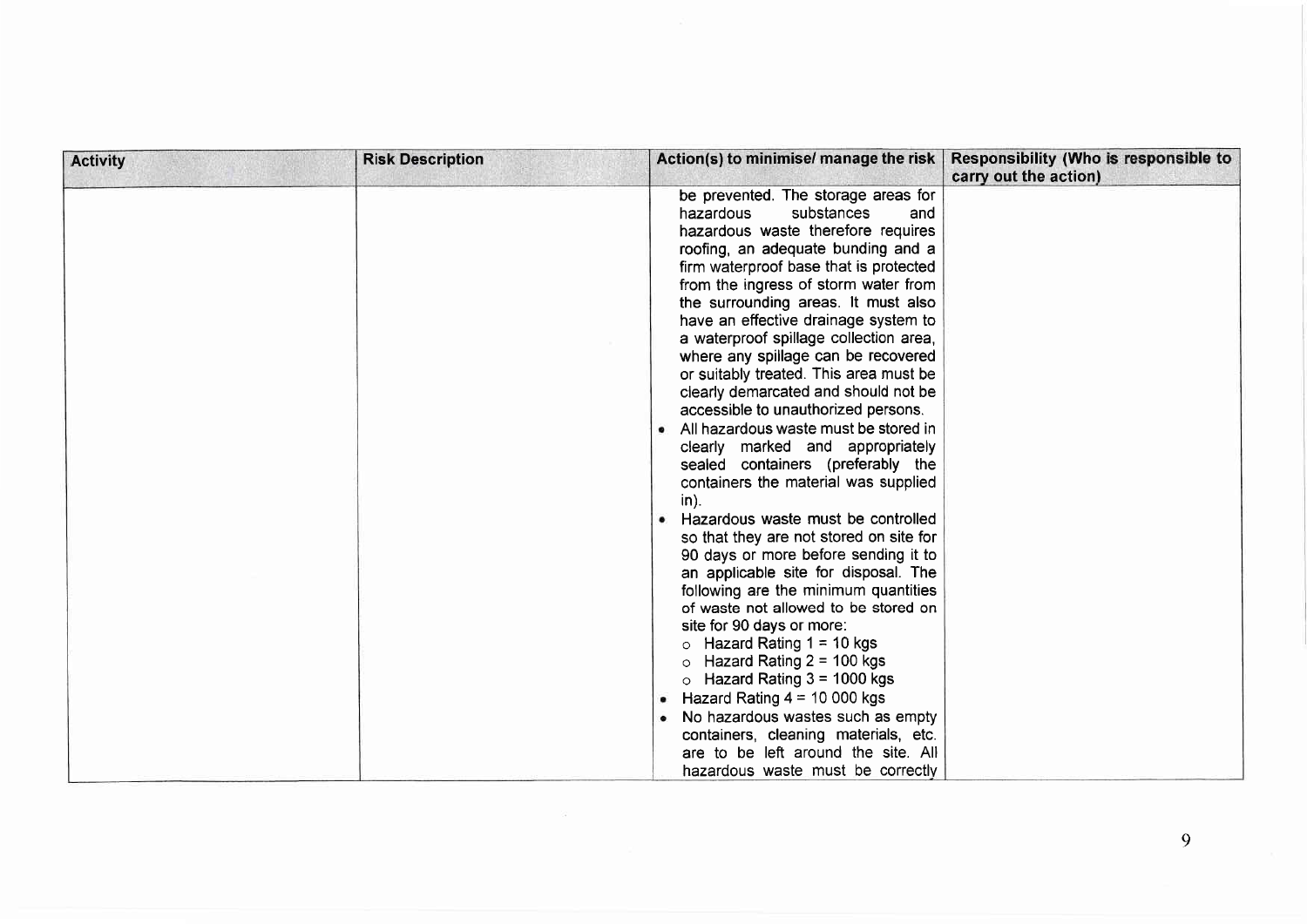| <b>Activity</b> | <b>Risk Description</b> |                                                                                                                                                                                                                                                                                                                                                                                                                                                                                                                                                                                                                                                                                                                                                                                                                                                                                                                                                                                                                                                                                                                                                                                                                                                 | Action(s) to minimise/ manage the risk   Responsibility (Who is responsible to<br>carry out the action) |
|-----------------|-------------------------|-------------------------------------------------------------------------------------------------------------------------------------------------------------------------------------------------------------------------------------------------------------------------------------------------------------------------------------------------------------------------------------------------------------------------------------------------------------------------------------------------------------------------------------------------------------------------------------------------------------------------------------------------------------------------------------------------------------------------------------------------------------------------------------------------------------------------------------------------------------------------------------------------------------------------------------------------------------------------------------------------------------------------------------------------------------------------------------------------------------------------------------------------------------------------------------------------------------------------------------------------|---------------------------------------------------------------------------------------------------------|
|                 |                         | stored at the designated area for<br>proper disposal.<br>A Spill Contingency Plan must be<br>compiled and implemented in case of<br>leakages or spillages which are not<br>detected and then lead to the<br>contamination of underground water.<br>• Spill kits must be readily available and<br>sufficiently stocked at all times.<br>• If a hydrocarbon spillage occurs these<br>should be cleaned using SUNSORB<br>similar product) and the<br>(or<br>soils/<br>materials<br>contaminated<br>removed from site and disposed of at<br>an appropriate registered landfill site.<br>• All spilled hazardous substances<br>must be contained in impermeable<br>containers for removal to a licensed<br>hazardous waste site, (this includes<br>contaminated soils, and drenched<br>spill kit material), with chain of custody<br>documentation supplied as proof of<br>end recipient.<br>• Surface drainage on hard surfaces<br>should be channeled and visually<br>monitored on a regular basis to<br>ensure that there is no release of<br>potentially contaminated water. If<br>contamination is suspected, quality<br>tests must be conducted for<br>confirmation of contamination and on-<br>treatment must be done<br>site<br>immediately. |                                                                                                         |

 $\sim$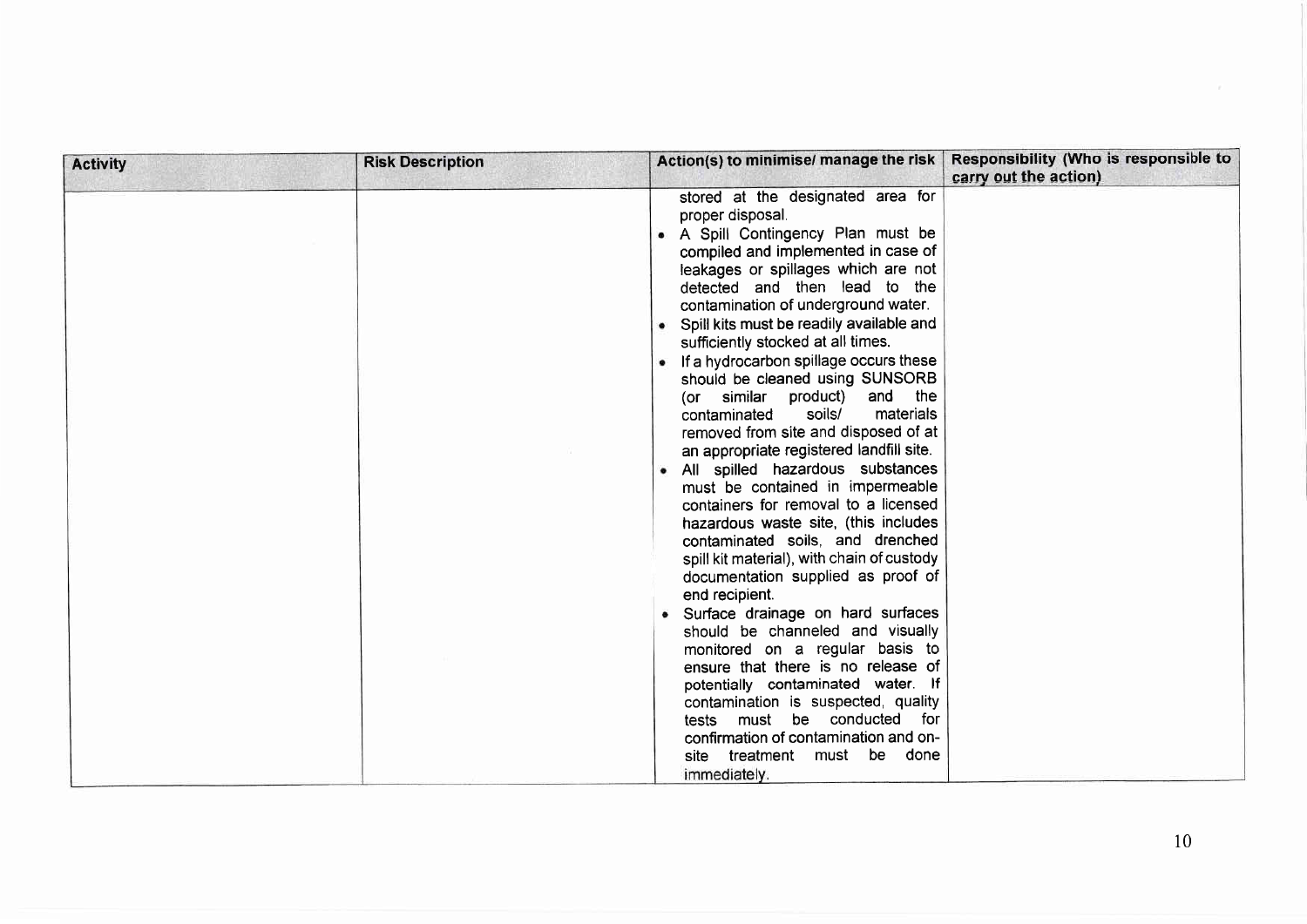| <b>Activity</b>                                              | <b>Risk Description</b>                                                                                                                                                           | Action(s) to minimise/ manage the risk                                                                                                                                                                                                                                                                                                                                                 | Responsibility (Who is responsible to<br>carry out the action)                                        |
|--------------------------------------------------------------|-----------------------------------------------------------------------------------------------------------------------------------------------------------------------------------|----------------------------------------------------------------------------------------------------------------------------------------------------------------------------------------------------------------------------------------------------------------------------------------------------------------------------------------------------------------------------------------|-------------------------------------------------------------------------------------------------------|
|                                                              | Risk of fires or other emergency<br>situations associated with the possible<br>improper storage and handling of fuel<br>and other hazardous substances.                           | • Hazardous waste must not be mixed<br>with other wastes of a different nature<br>or composition.<br>• All hazardous substances used in the<br>processes undertaken or generated<br>from the processes on the site must<br>be properly stored and handled as per<br>the Material Safety Data Sheets<br>(MSDS). Hard copies of which must<br>be maintained on site.                     | <b>SASM Management</b><br><b>SHEQ Officer</b>                                                         |
| <b>Effluent discharge</b>                                    | Improper management or discharge of<br>effluent (which does not meet DWS and<br>municipal standards) could contaminate<br>soil and water resources.                               | • No effluent must be released into the<br>stormwater system unless it conforms<br>to the standards of the municipality<br>and the DWS.<br>• It is recommended that bi-annual<br>groundwater sampling and testing be<br>conducted to monitor groundwater<br>quality.                                                                                                                   | <b>SASM Management</b><br><b>SHEQ Officer</b>                                                         |
| Waste management and storage                                 | management<br>and<br>Improper<br>waste<br>housekeeping could have a negative<br>impact on the aesthetics of the area and<br>could be an eye-sore to the surrounding<br>community. | A high standard of housekeeping<br>$\bullet$<br>practices and general maintenance<br>must be upheld at all times.<br>The WMP to be established must be<br>adhered to.                                                                                                                                                                                                                  | <b>SASM Management</b><br><b>SHEQ Officer</b><br>maintenance<br>Cleaning<br>team/<br>and<br>personnel |
| Air emissions from the various furnaces<br>and coal gasifier |                                                                                                                                                                                   | An effective air pollution control<br>system must be implemented as per<br>required<br>design<br>process<br>the<br>specifications. This could be a<br>scrubber system on the re-heat<br>process and a cooler, a spark arrestor<br>and a bag filter system for the<br>induction and electric arc furnaces.<br>The site must be paved, and effective<br>traffic flow must be maintained. | <b>SASM Management</b><br><b>SHEQ Officer</b>                                                         |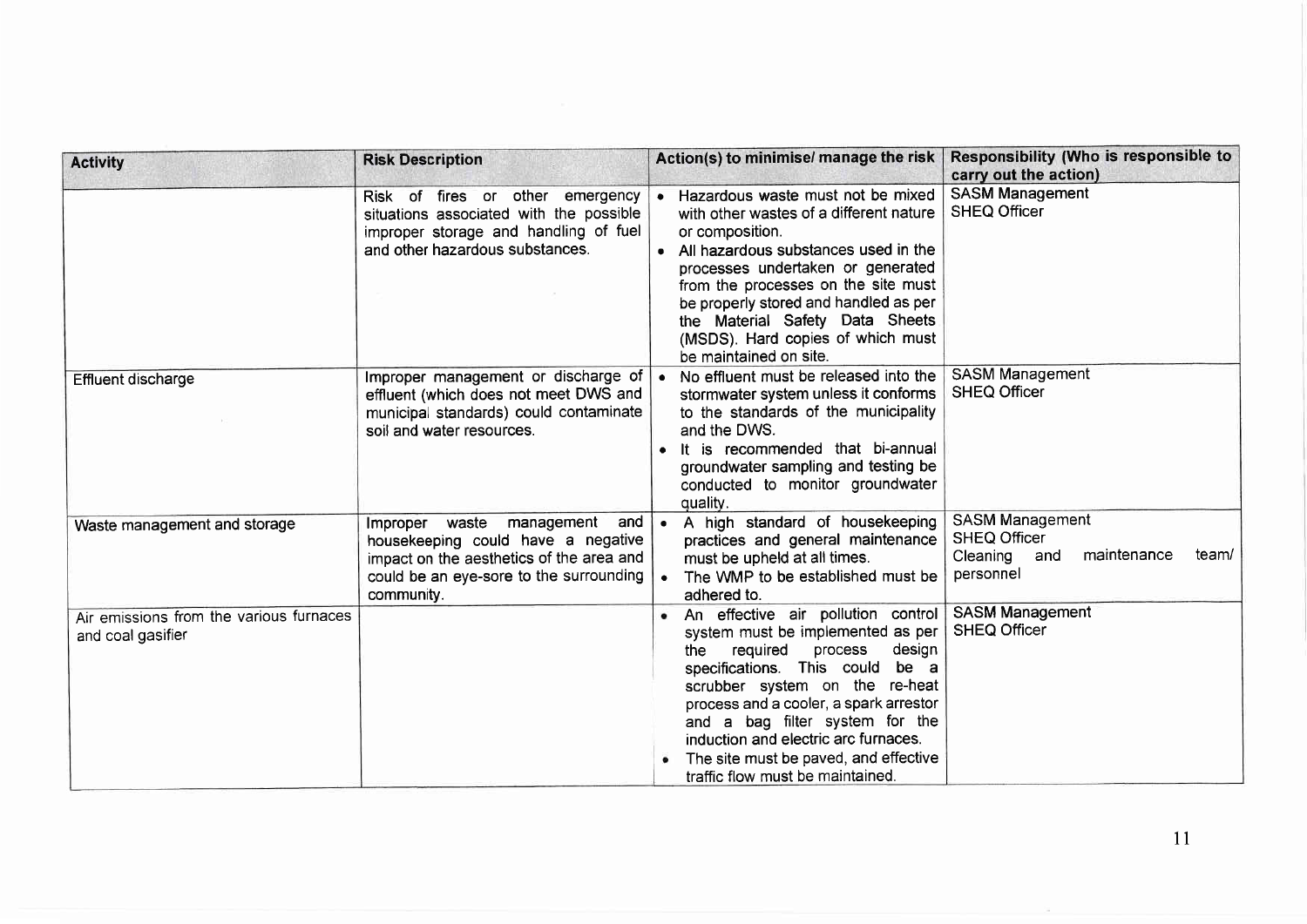| <b>Activity</b> | <b>Risk Description</b> | Action(s) to minimise/ manage the risk                                                                                                                                                                                                                                                                                                                                                                                                                                                                                    | Responsibility (Who is responsible to<br>carry out the action) |
|-----------------|-------------------------|---------------------------------------------------------------------------------------------------------------------------------------------------------------------------------------------------------------------------------------------------------------------------------------------------------------------------------------------------------------------------------------------------------------------------------------------------------------------------------------------------------------------------|----------------------------------------------------------------|
|                 |                         | The plant must comply with the<br>minimum emission standards for<br>secondary steel making<br>and<br>combustion installations as set out by<br>Environmental<br>National<br>the<br>Management: Air Quality Act (ACT 39<br>of 2004): List of Activities - GN 893 of<br>22 November 2013.<br>An Atmospheric Emissions License<br>(AEL) must be obtained from the<br>Sedibeng District Municipality prior to<br>commencement of the operations<br>and all measures required by the AEL<br>must be adhered to and maintained. |                                                                |